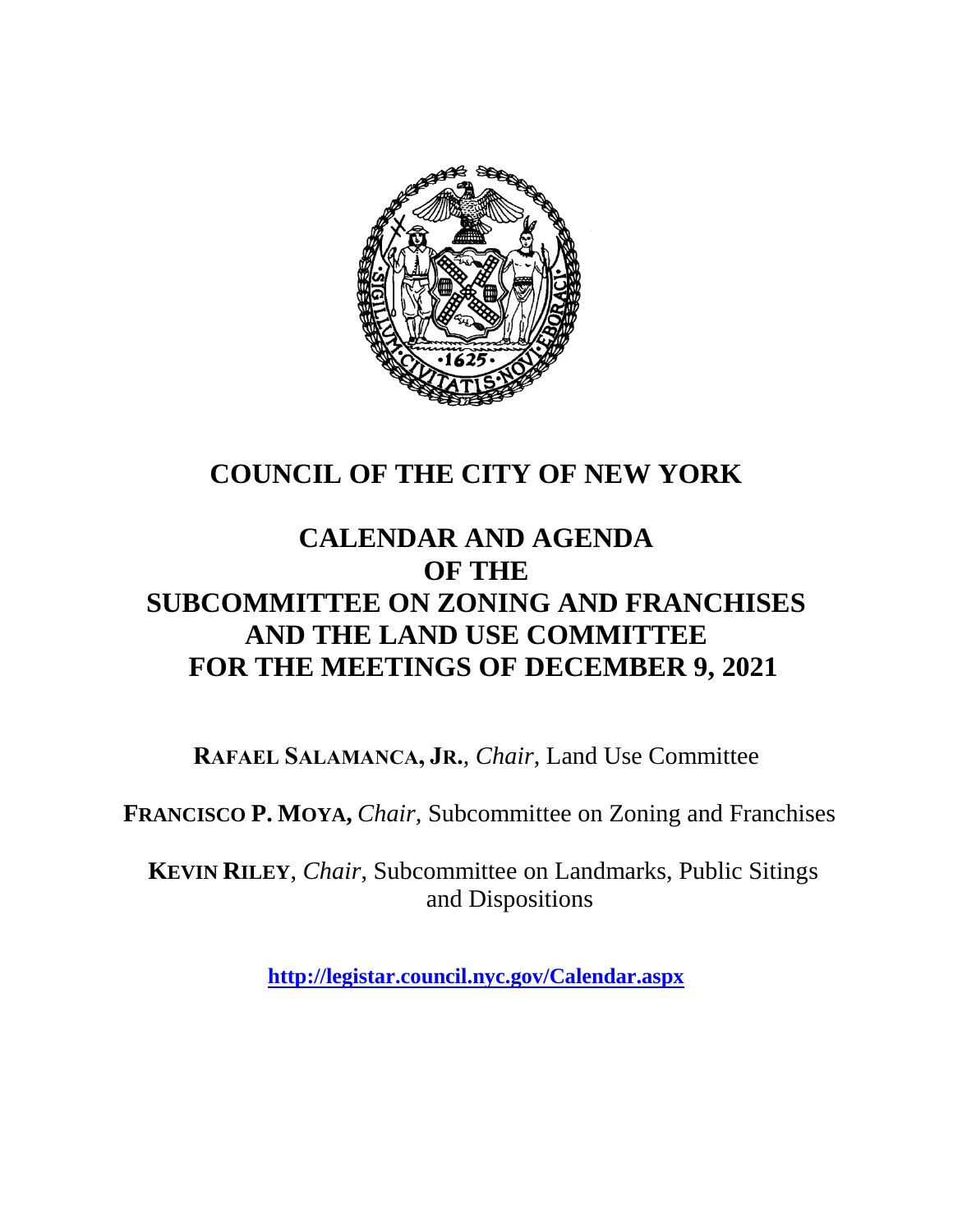**For questions about accessibility or to request additional accommodations please contact [swerts@council.nyc.gov](mailto:swerts@council.nyc.gov) or [nbenjamin@council.nyc.gov](mailto:nbenjamin@council.nyc.gov) or (212) 788-6936 at least three (3) business days before the hearing.**

# **Table of Contents**

#### *Subcommittee on Zoning and Franchises Public Meeting Scheduled for 12/9/21 commencing at 11:30 A.M., accessible both in person and remotely*

|    |                                                            | $4 - 5$ |
|----|------------------------------------------------------------|---------|
| 2. | SoHo/NoHo Neighborhood Plan (Pre. L.U. Nos. 918 and 919)   | $5-6$   |
| 3. | Health and Fitness Citywide Text Amendment (L.U. Nos. 923) | 6       |
| 4. |                                                            | 6       |
| 5. |                                                            | $7-10$  |
| 6. |                                                            | 10      |
| 7. |                                                            |         |

If you are a member of the public who wishes to testify, via zoom please register via the New York City Council Home Page at **https://council.nyc.gov/land-use/**, where you can also find links to livestream the hearing and recordings of past hearings. If you wish to testify in person please be aware that in-person attendees will be required to complete a health screening before entering City Hall and must wear a face covering if they are medically able.

# **Item No. Page**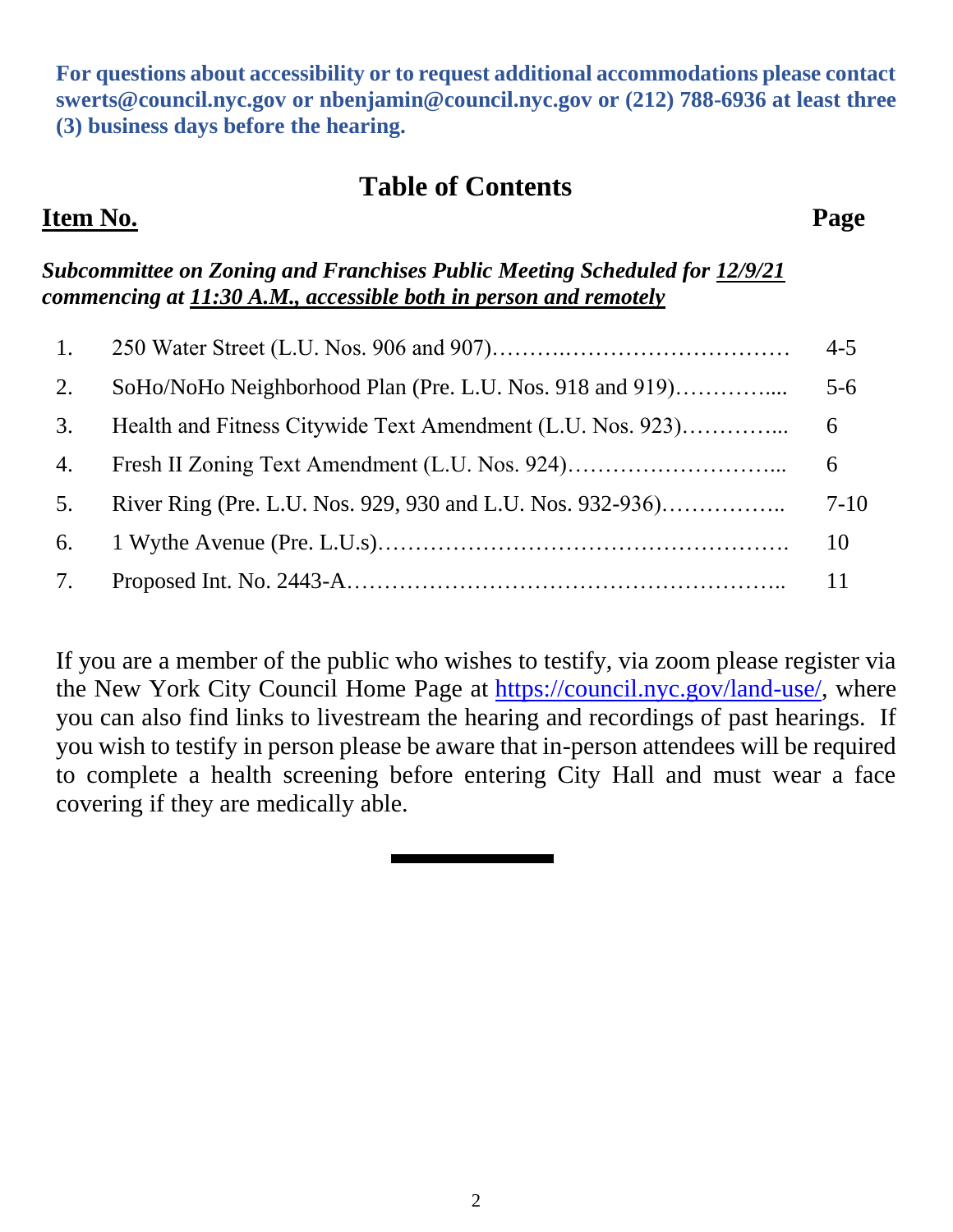# *The Land Use Committee Meeting Scheduled for 12/9/21 Commencing at 12:00 P.M. (Accessible both in person and remotely)*

# **Table of Contents**

# **Item No. Page**

| 1. |                                                                   | 12        |
|----|-------------------------------------------------------------------|-----------|
| 2. | Coney Island Amusement Park Project Plan – Third Amendment to the | 13        |
| 3. |                                                                   | $13 - 14$ |
| 4. | SoHo/NoHo Neighborhood Plan (Pre. L.U. Nos. 918 and 919)          | 14        |
| 5. | Bed Stuy East and Weeksville Mosaic UDAAP and ARTICLE XI          | 15        |
| 6. | Health and Fitness Citywide Text Amendment (L.U. Nos. 923)        | 15        |
| 7. |                                                                   | 15        |
| 8. | River Ring (Pre. L.U. Nos. 929, 930 and L.U. Nos. 932-936)        | $16-18$   |
| 9. |                                                                   | 19        |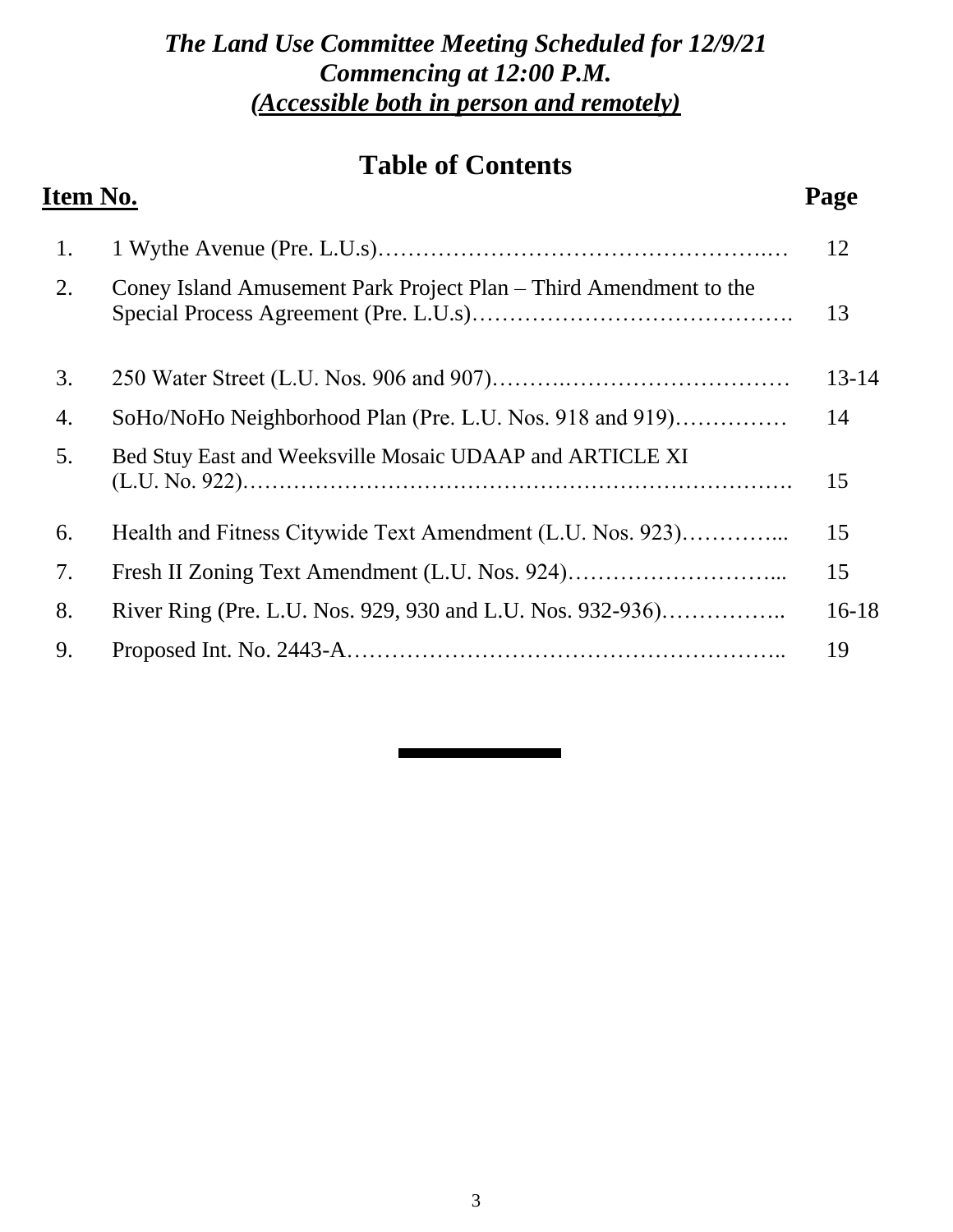### **SUBCOMMITTEE ON ZONING AND FRANCHISES**

The Subcommittee on Zoning and Franchises will hold a public meeting, accessible both in person and remotely on the following matters in the **Council Chambers, City Hall,** New York City, New York 10007, commencing at **11:30 A.M., Thursday, December 9, 2021:**

#### **L.U. NOS. 906 AND 907 ARE RELATED**

### **L.U. NO. 906**

*The public hearing on this item was held on October 25, 2021 and closed. It was laid over by the Subcommittee on Zoning and Franchises*

Application No. **C 210438(A) ZSM (250 Water Street)** submitted by 250 Seaport District, LLC, pursuant to Sections 197-c and 201 of the New York City Charter and proposed for modification pursuant to Section  $2\n-06(c)(1)$  of the Uniform Land Use Review Procedure for the grant of special permits pursuant to the following sections of the Zoning Resolution, Section  $74-743(a)(1)$  – to allow the distribution of total allowable floor area without regard for zoning lot lines; and Section  $74-743(a)(2)$  – to modify the height and setback requirements of Section 62-341 (Development on land and platforms), Section 35-652 (Maximum height of building and setback regulations), and Section 23-662 (Maximum height of buildings and setback regulations), and the street wall location requirements of Section 35-651 (Street wall location); in connection with a proposed mixed use development on property located at 250 Water Street (Block 98, Lot 1), in a C6-2A District, within a Large-Scale General Development generally bounded by Pearl Street, Peck Slip, Water Street, Beekman Street and its easterly prolongation, the U.S. Pierhead line and John Street and its easterly prolongation (Block 73, p/o Lot 10, p/o Lot 8, Lot 11 & a portion of Marginal Street, Wharf or Place, Block 98, Lot 1, Block 74, p/o Lot 20, and the demapped portions of Fulton Street, Water Street & Front Street), in C4-6, C5-3, and C6-2A Districts, within the Special Lower Manhattan District, Borough of Manhattan, Community District 1, Council District 1.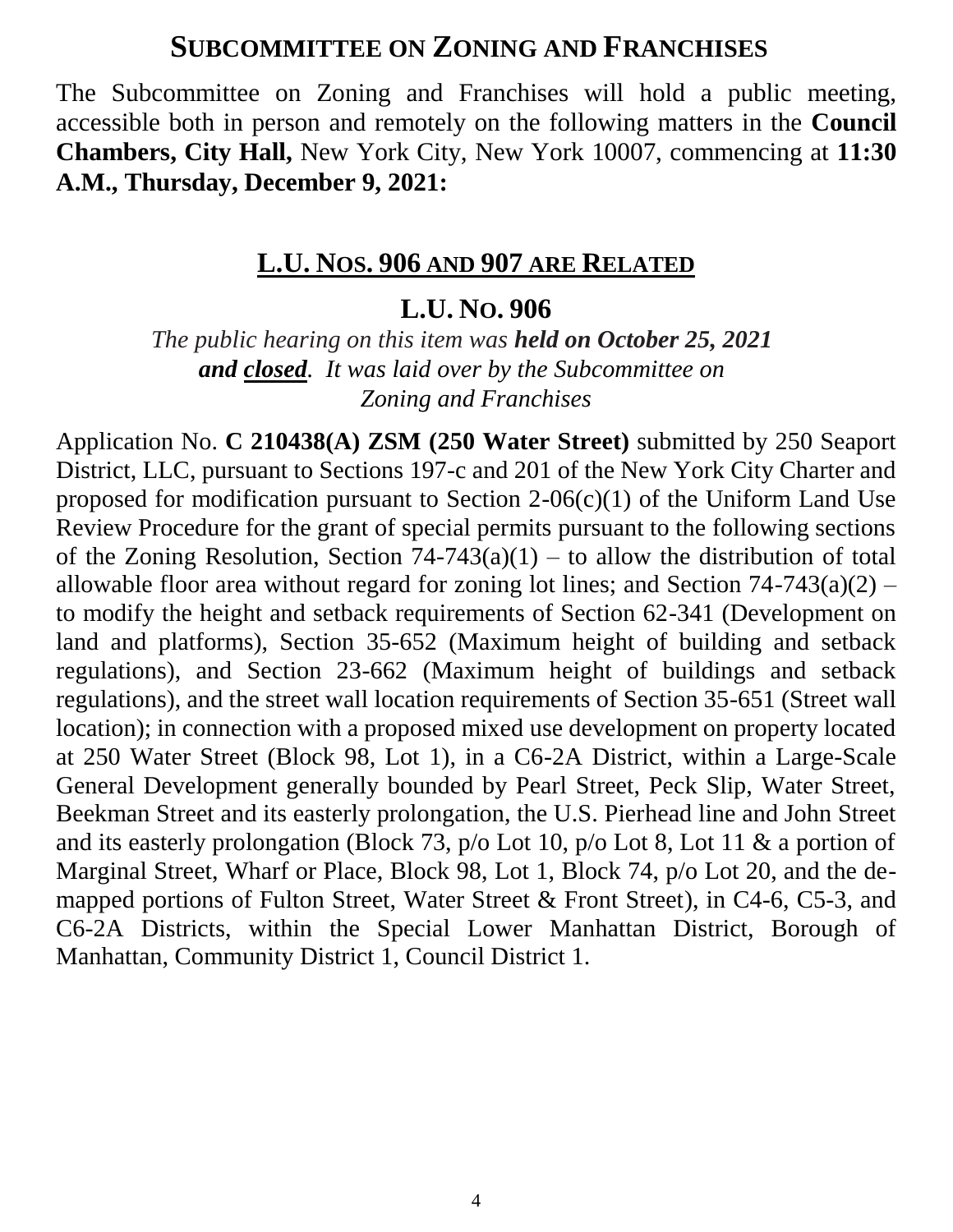*The public hearing on this item was held on October 25, 2021 and closed. It was laid over by the Subcommittee on Zoning and Franchises*

Application No. **N 210439 ZRM (250 Water Street)** submitted by 250 Seaport District, LLC, pursuant to Section 201 of the New York City Charter, for an amendment of the Zoning Resolution of the City of New York, modifying the provisions of the South Street Seaport Subdistrict in Article IX Chapter 1 (Special Lower Manhattan District), Borough of Manhattan, Community District 1, Council District 1.

**The full zoning text may be viewed at the following website: <http://www1.nyc.gov/site/planning/about/cpc-reports/cpc-reports.page>**

### **PRECONSIDERED L.U. NOS. 918 AND 919 ARE RELATED**

**PRECONSIDERED L.U. NO. 918**

*The public hearing on this item was held on November 9, 2021 and closed. It was laid over by the Subcommittee on Zoning and Franchises*

Application No. **C 210422 ZMM (SoHo/NoHo Neighborhood Plan)** submitted by New York City Department of City Planning, pursuant to Sections 197-c and 201 of the New York City Charter for an amendment of the Zoning Map, Section Nos.12a & 12c, by changing from an M1-5A District to an M1-5/R7X District, changing from an M1-5B District to an M1-5/R7X District, changing from an M1-5A District to an M1-5/R9X District, changing from an M1-5B District to an M1-5/R9X District, changing from an M1-5A District to an M1-6/R10 District, changing from an M1-5B District to an M1-6/R10 District, and establishing a Special SoHo-NoHo Mixed Use District (SNX), Borough of Manhattan, Community District 2, Council Districts 1 and 2.

### **PRECONSIDERED L.U. NO. 919**

*The public hearing on this item was held on November 9, 2021 and closed. It was laid over by the Subcommittee on Zoning and Franchises*

Application No. **N 210423 ZRM (SoHo/NoHo Neighborhood Plan)** submitted by New York City Department of City Planning, pursuant to Section 201 of the New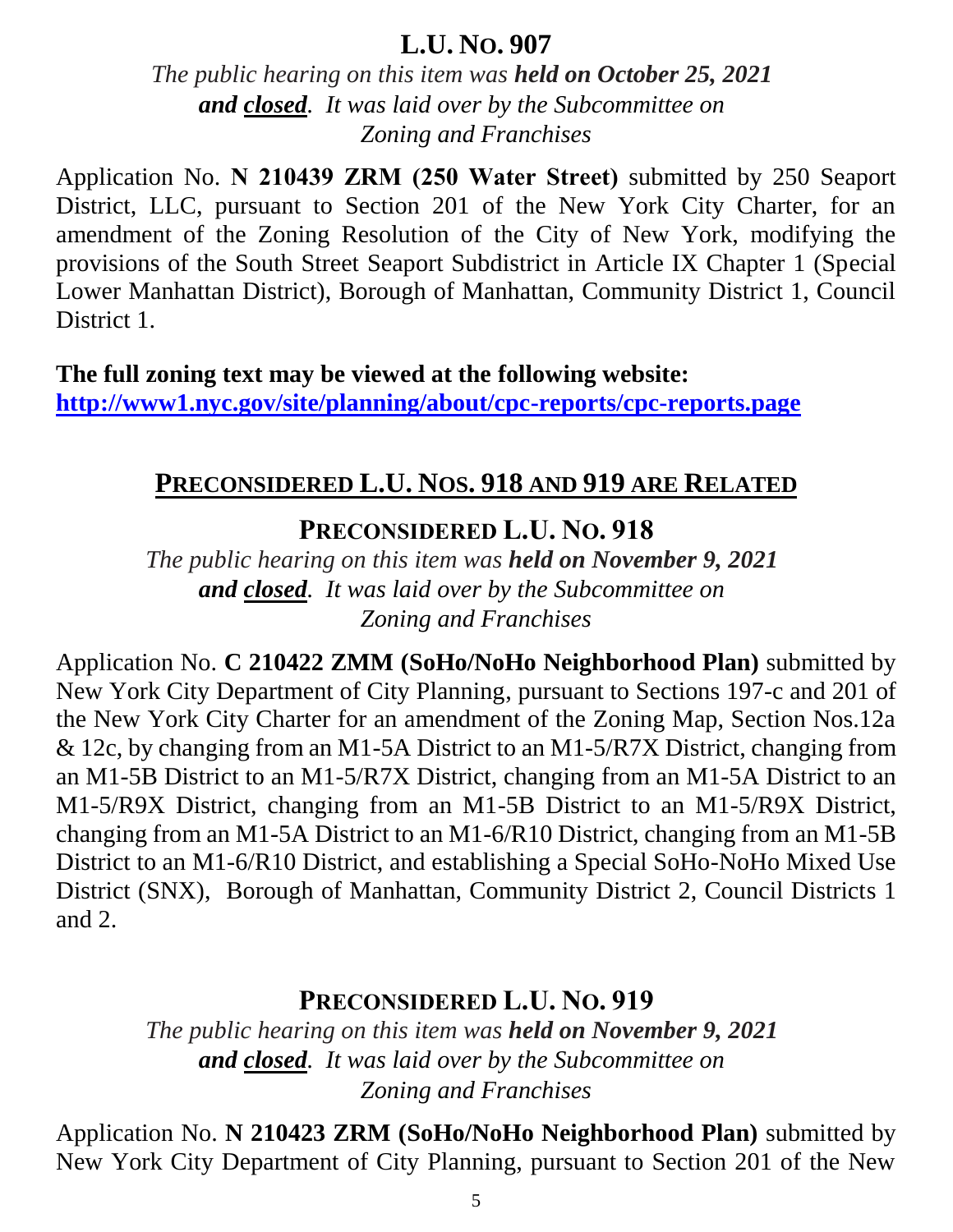York City Charter, for an amendment of the Zoning Resolution of the City of New York establishing the Special SoHo-NoHo Mixed Use District (Article XIV, Chapter 3), and modifying APPENDIX F for the purpose of establishing a Mandatory Inclusionary Housing area and other related Sections, Borough of Manhattan, Community District 2, Council Districts 1 and 2.

**The full zoning text may be viewed at the following website: <http://www1.nyc.gov/site/planning/about/cpc-reports/cpc-reports.page>**

# **L.U. NO. 923**

*The public hearing on this item was held on November 18, 2021 and closed. It was laid over by the Subcommittee on Zoning and Franchises*

Application No. **N 210382 ZRY (Health and Fitness Citywide Text Amendment)** submitted by New York City Department of City Planning, pursuant to Section 201 of the New York City Charter, for an amendment of the Zoning Resolution of the City of New York, to allow gymnasiums, spas, and other health- and fitness-related uses as-of-right, Citywide.

**The full zoning text may be viewed at the following website: <http://www1.nyc.gov/site/planning/about/cpc-reports/cpc-reports.page>**

# **L.U. NO. 924**

*The public hearing on this item was held on November 18, 2021 and closed. It was laid over by the Subcommittee on Zoning and Franchises*

Application No. **N 210380 ZRY (Fresh II Zoning Text Amendment)** submitted by the Department of City Planning, pursuant to Section 201 of the New York City Charter, for an amendment of the Zoning Resolution of the City of New York, to modify Article VI, Chapter 3 (Special Regulations Applying to FRESH Food Stores) and related Sections, to expand areas in which the program is applicable and to update various requirements, Citywide.

**The full zoning text may be viewed at the following website: http://www1.nyc.gov/site/planning/about/cpc-reports/cpc-reports.page**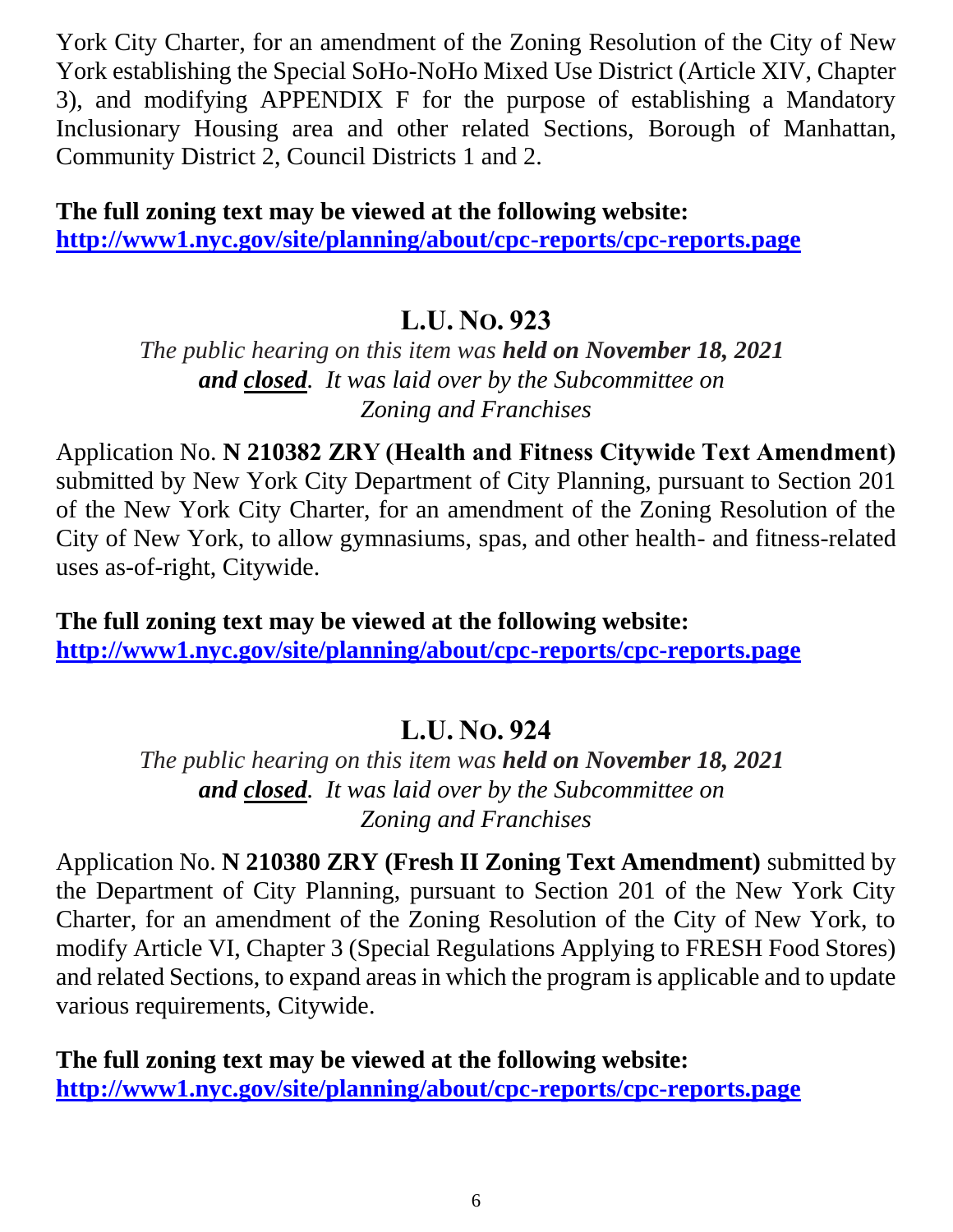# **PRECONSIDERED L.U. NOS. 929, 930 AND L.U. NOS. 932 THROUGH 936 ARE RELATED**

**PRECONSIDERED L.U. NO. 929**

*The public hearing on this item was held on November 18, 2021 and closed. It was laid over by the Subcommittee on Zoning and Franchises*

Application No. **C 220062 ZMK (River Ring)** submitted by River Street Partners, LLC, pursuant to Sections 197-c and 201 of the New York City Charter for an amendment of the Zoning Map, Section No. 12c, changing from an M3-1 District to a C6-2 District and changing from an M3-1 District to an M1-4 District, Borough of Brooklyn, Community District 1, Council District 33.

### **PRECONSIDERED L.U. NO. 930**

*The public hearing on this item was held on November 18, 2021 and closed. It was laid over by the Subcommittee on Zoning and Franchises*

Application No. **N 220063 ZRK (River Ring)** submitted by River Street Partners, LLC, pursuant to Section 201 of the New York City Charter, for an amendment of the Zoning Resolution of the City of New York modifying Article VII, Chapter 4 (Special Permits by the City Planning Commission) for the purpose of modifying Large-scale General Development provisions, and modifying APPENDIX F, for the purpose of establishing a Mandatory Inclusionary Housing area, Borough of Brooklyn, Community District 1, Council District 33.

**The full zoning text may be viewed at the following website: <http://www1.nyc.gov/site/planning/about/cpc-reports/cpc-reports.page>**

# **L.U. NO. 932**

*The public hearing on this item was held on December 2, 2021 and closed. It was laid over by the Subcommittee on Zoning and Franchises*

Application No. **C 220061 MLK (River Ring)** submitted by River Street Partners, LLC, pursuant to Section 197-c of the New York City Charter for a landfill of approximately 6,230 square feet located in the East River, in connection with a proposed mixed-use development, within a large-scale general development, on property generally bounded by North 3rd Street, River Street, North 1st Street, a line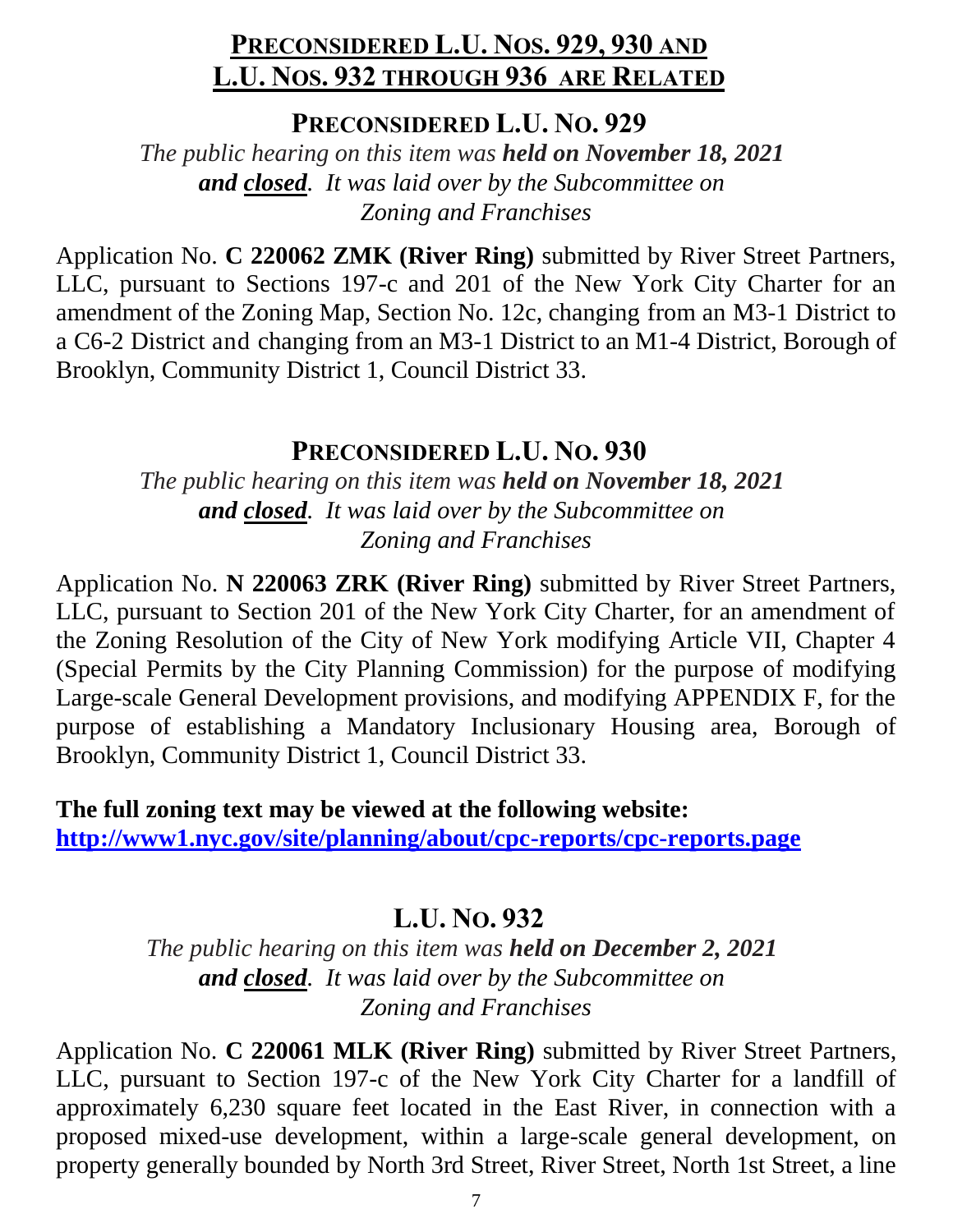200 feet northwesterly of River Street, Grand Ferry Park, and the U.S. Pierhead Line (Block 2355, Lots 1 and 20; Block 2361, Lots 1, 20 and 21; and Block 2376, Lot 50; and the demapped portions of Metropolitan Avenue and North 1st Street), in C6-2 District, Borough of Brooklyn, Community District 1, Council District 33.

### **L.U. NO. 933**

### *The public hearing on this item was held on December 2, 2021 and closed. It was laid over by the Subcommittee on Zoning and Franchises*

Application No. **C 220064 ZSK (River Ring)** submitted by River Street Partners, LLC, pursuant to Sections 197-c and 201 of the New York City Charter for, for the grant of special permits pursuant Zoning Resolution Section 74-743(a)(2) to modify the height and setback, floor area distribution, maximum residential tower size, and maximum width of building walls facing a shoreline requirements of Section 62-341 (Developments on land and platforms); and Section 74-743(a)(13) to allow existing land projecting seaward of the bulkhead line to be replaced or reconstructed with new platforms and such platform be included as part of the upland lot, to allow such new piers and platforms to be considered lot area for the purposes of determining allowable floor area, dwelling units, and other bulk regulations of Section 62-31(b)  $\&$  (c) (Bulk Computations on Waterfront Zoning Lots), and to waive the requirements of Sections 62-242 (Uses on new piers and platforms), 62-54 (Requirements for Public Access on Piers, and Section 62-63 (Design Requirements for Public Access on Piers and Floating Structures), in connection with a proposed mixed-use development, within a large-scale general development on property generally bounded by North 3rd Street, River Street, North 1st Street, a line 200 feet northwesterly of River Street, Grand Ferry Park, and the U.S. Pierhead Line (Block 2355, Lots 1 and 20; Block 2361, Lots 1, 20 and 21; and Block 2376, Lot 50; and the demapped portions of Metropolitan Avenue and North 1st Street), in a C6-2 District, Borough of Brooklyn, Community District 1, Council District 33.

# **L.U. NO. 934**

*The public hearing on this item was held on December 2, 2021 and closed. It was laid over by the Subcommittee on Zoning and Franchises*

Application No. **N 220065 ZAK (River Ring)** submitted by River Street Partners, LLC, for the grant of an authorization pursuant to Sections 62-822(a) and 62-132 of the Zoning Resolution to modify the requirements of Section 62-332 (Rear yards and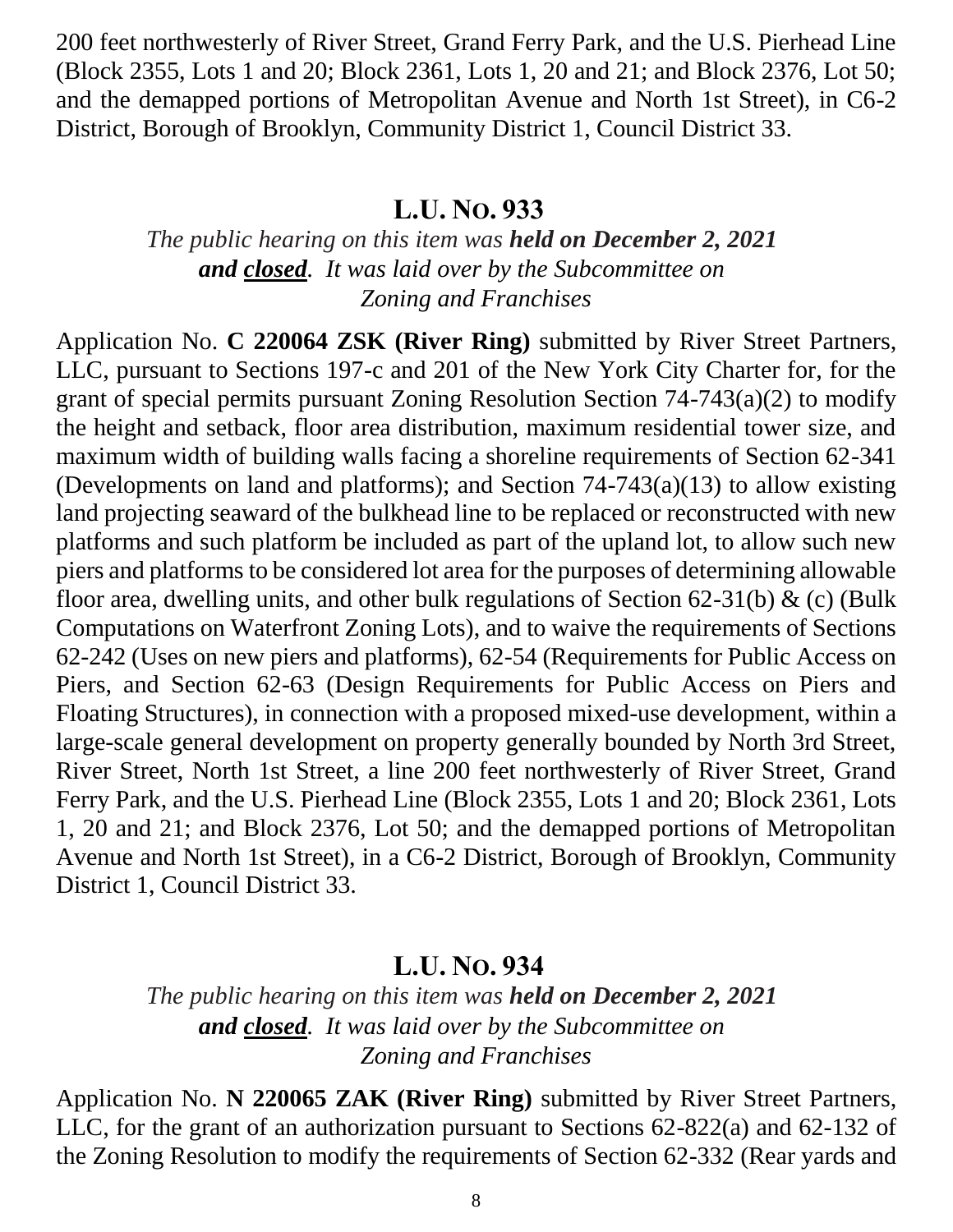waterfront yards) and Section 62-50 (GENERAL REQUIREMENTS FOR VISUAL CORRIDORS AND WATERFRONT PUBLIC ACCESS AREAS), in connection with a mixed-use development, within a large-scale general development, on property generally bounded by North 3rd Street, River Street, North 1st Street, a line 200 feet northwesterly of River Street, Grand Ferry Park, and the U.S. Pierhead Line (Block 2355, Lots 1 and 20; Block 2361, Lots 1, 20 and 21; and Block 2376, Lot 50; and the demapped portions of Metropolitan Avenue and North 1st Street), in a C6-2 District, Borough of Brooklyn, Community District 1, Council District 33.

### **L.U. NO. 935**

*The public hearing on this item was held on December 2, 2021 and closed. It was laid over by the Subcommittee on Zoning and Franchises*

Application No. **C 220070 ZSK (River Ring)** submitted by River Street Partners, LLC, pursuant to Sections 197-c and 201 of the New York City Charter for the grant of a special permit pursuant to Section 74-533 of the Zoning Resolution to reduce the number of required accessory off-street parking spaces from 40 percent to 20 percent, for dwelling units in a development within a Transit Zone, that includes at least 20 percent of all dwelling units as income-restricted housing units, in connection with a proposed mixed-use development, within a large-scale general development, on property generally bounded by North 3rd Street, River Street, North 1st Street, a line 200 feet northwesterly of River Street, Grand Ferry Park, and the U.S. Pierhead Line (Block 2355, Lots 1 and 20; Block 2361, Lots 1, 20 and 21; and Block 2376, Lot 50; and the demapped portions of Metropolitan Avenue and North 1st Street), in C6-2 District, Borough of Brooklyn, Community District 1, Council District 33.

### **L.U. NO. 936**

*The public hearing on this item was held on December 2, 2021 and closed. It was laid over by the Subcommittee on Zoning and Franchises*

Application No. **C 210425 MMK (River Ring)** submitted by River Street Partners, LLC, pursuant to Sections 197-c and 199 of the New York City Charter and Section 5-430 et seq. of the New York City Administrative Code for an amendment to the City Map involving the elimination, discontinuance and closing of Metropolitan Avenue between River Street and the United States Pierhead Line, the elimination, discontinuance and closing of a portion of North 1st Street from a point 200 feet west of River Street and the United States Pierhead Line, and the adjustment of grades and block dimensions necessitated thereby, including authorization for any acquisition or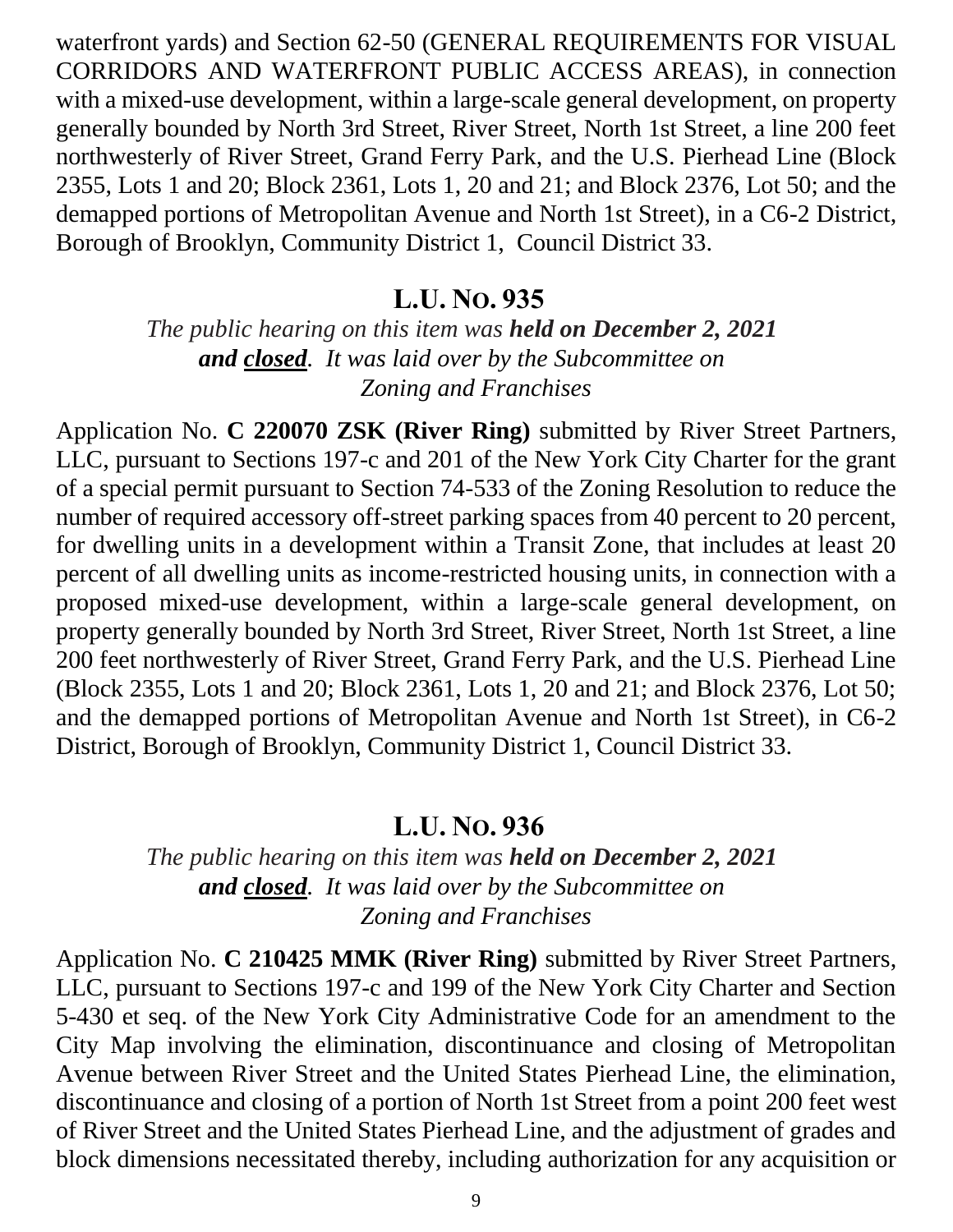disposition of real property related thereto, Borough of Brooklyn, Community District 1, Council District 33.

# **PRECONSIDERED L.U.S ARE RELATED**

### **PRECONSIDERED L.U.**

Application No. **C 210272 ZSK (1 Wythe Avenue)** submitted by One Wythe, LLC, pursuant to Sections 197-c and 201 of the New York City Charter for the grant of a special permit pursuant to Section 74-96 of the Zoning Resolution to allow an increase in the maximum permitted floor area ratio in accordance with Section 74- 963 (Permitted floor area increase) and, in conjunction therewith, to waive the offstreet parking requirements of Section 44-20 (REQUIRED ACCESSORY OFF-STREET PARKING SPACES FOR MANUFACTURING, COMMERCIAL OR COMMUNITY FACILITY USES), and to modify the quantity and size of the loading berth requirements of Section 44-50 (GENERAL PURPOSES), in connection with a proposed 8-story commercial and industrial building within an Industrial Business Incentive Area specified on the Maps in Section 74-968 (Maps of Industrial Business Incentive Areas), on property located at 1 Wythe Avenue (Block 2641, Lots 1, 3 and 4), in a M1-2 District. Borough of Brooklyn, Community District 1, Council District 33.

# **PRECONSIDERED L.U.**

*The public hearing on this item was held on December 2, 2021 and closed. It was laid over by the Subcommittee on Zoning and Franchises*

Application No. **N 210273 ZRK** (**1 Wythe Avenue)** submitted by One Wythe, LLC, pursuant to Section 201 of the New York City Charter for an amendment of the Zoning Resolution of the City of New York, adding an Industrial Business Incentive Area to Article VII, Chapter 4 (Special Permits by the City Planning Commission), Borough of Brooklyn, Community District 1, Council District 33.

**The full zoning text may be viewed at the following website: <http://www1.nyc.gov/site/planning/about/cpc-reports/cpc-reports.page>**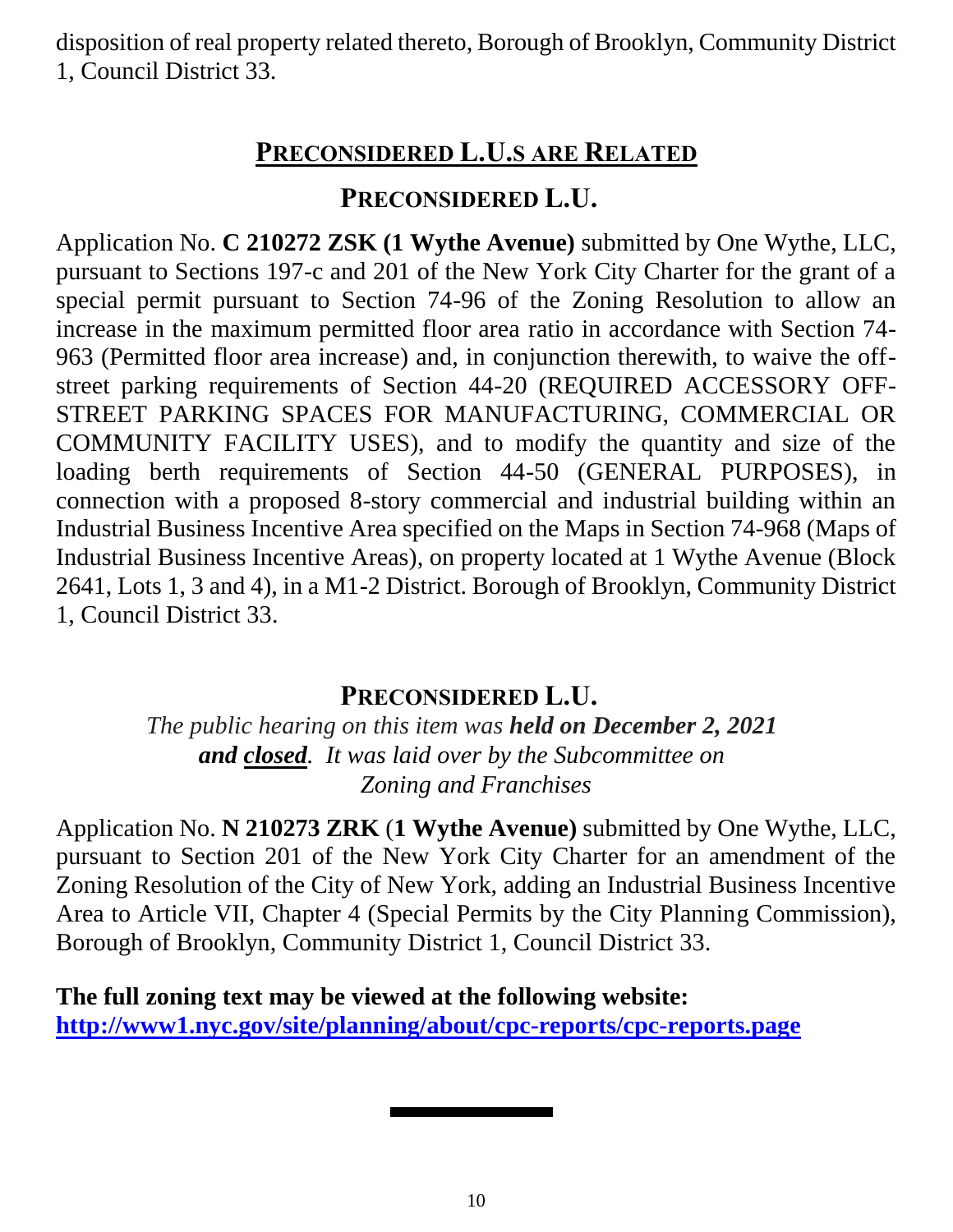# **SUBCOMMITTEE ON ZONING AND FRANCHISES**

In addition to the regular business of the Subcommittee on Zoning & Franchises, on **December 9, 2021 at 11:30 A.M., the Subcommittee on Zoning & Franchises will** consider the following legislation.

# **Proposed Int. No. 2443-A**

By Council Member Chin

### A LOCAL LAW

A Local Law to amend the administrative code of the city of New York, in relation to increasing penalties related to using joint living work quarters for artists contrary to zoning.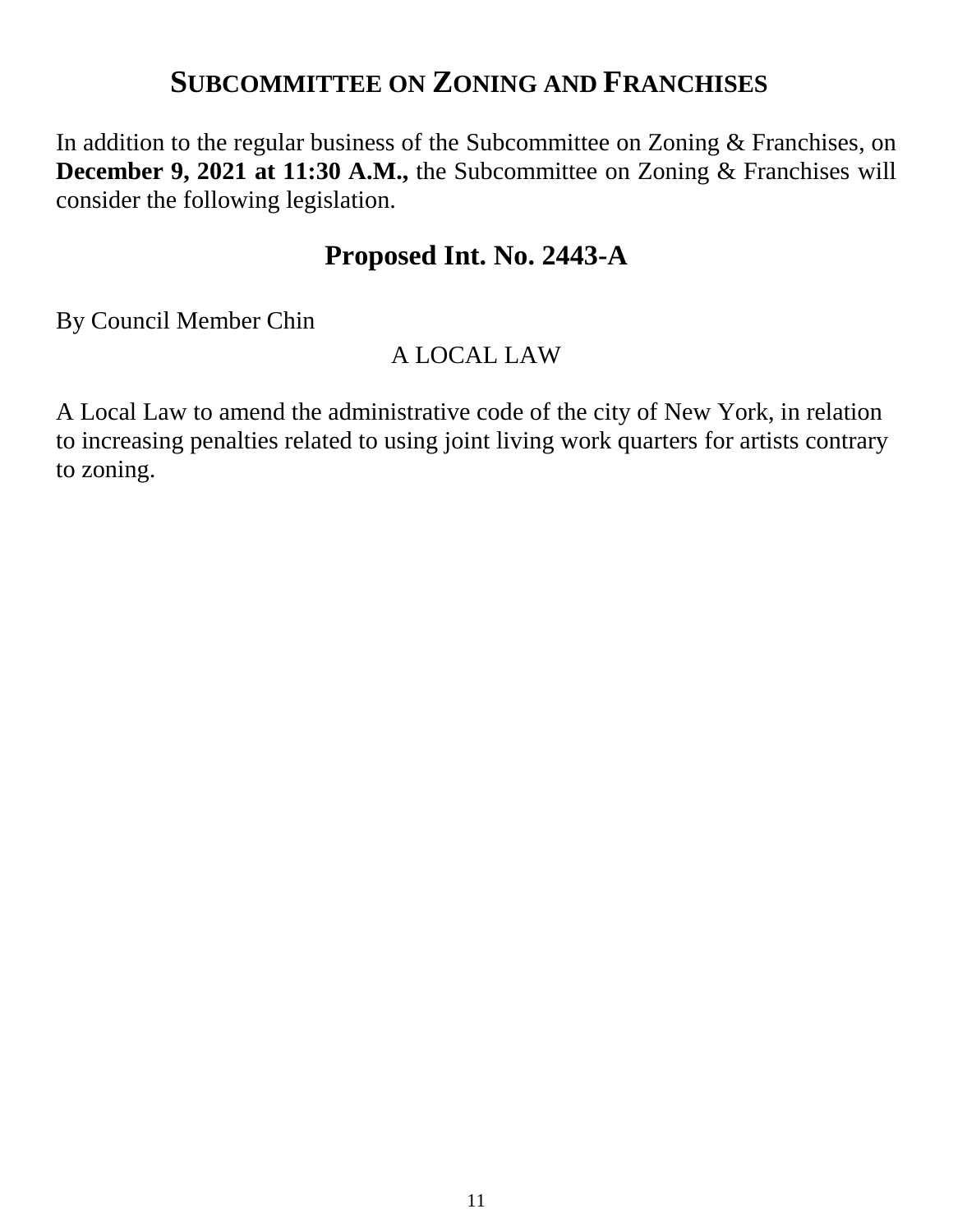# **AGENDA OF THE LAND USE COMMITTEE**

The Land Use Committee will hold a public meeting, accessible both in person and remotely in the Council Chambers, City Hall, New York City, New York 10007, commencing at **12:00 P.M. on Thursday, December 9, 2021**, to consider items reported out of its subcommittees and conduct such other business as may be necessary.

### **PRECONSIDERED L.U.S ARE RELATED**

### **PRECONSIDERED L.U.**

Application No. **C 210272 ZSK (1 Wythe Avenue)** submitted by One Wythe, LLC, pursuant to Sections 197-c and 201 of the New York City Charter for the grant of a special permit pursuant to Section 74-96 of the Zoning Resolution to allow an increase in the maximum permitted floor area ratio in accordance with Section 74- 963 (Permitted floor area increase) and, in conjunction therewith, to waive the offstreet parking requirements of Section 44-20 (REQUIRED ACCESSORY OFF-STREET PARKING SPACES FOR MANUFACTURING, COMMERCIAL OR COMMUNITY FACILITY USES), and to modify the quantity and size of the loading berth requirements of Section 44-50 (GENERAL PURPOSES), in connection with a proposed 8-story commercial and industrial building within an Industrial Business Incentive Area specified on the Maps in Section 74-968 (Maps of Industrial Business Incentive Areas), on property located at 1 Wythe Avenue (Block 2641, Lots 1, 3 and 4), in a M1-2 District. Borough of Brooklyn, Community District 1, Council District 33.

# **PRECONSIDERED L.U.**

Application No. **N 210273 ZRK** (**1 Wythe Avenue)** submitted by One Wythe, LLC, pursuant to Section 201 of the New York City Charter for an amendment of the Zoning Resolution of the City of New York, adding an Industrial Business Incentive Area to Article VII, Chapter 4 (Special Permits by the City Planning Commission), Borough of Brooklyn, Community District 1, Council District 33.

**The full zoning text may be viewed at the following website:**

**<http://www1.nyc.gov/site/planning/about/cpc-reports/cpc-reports.page>**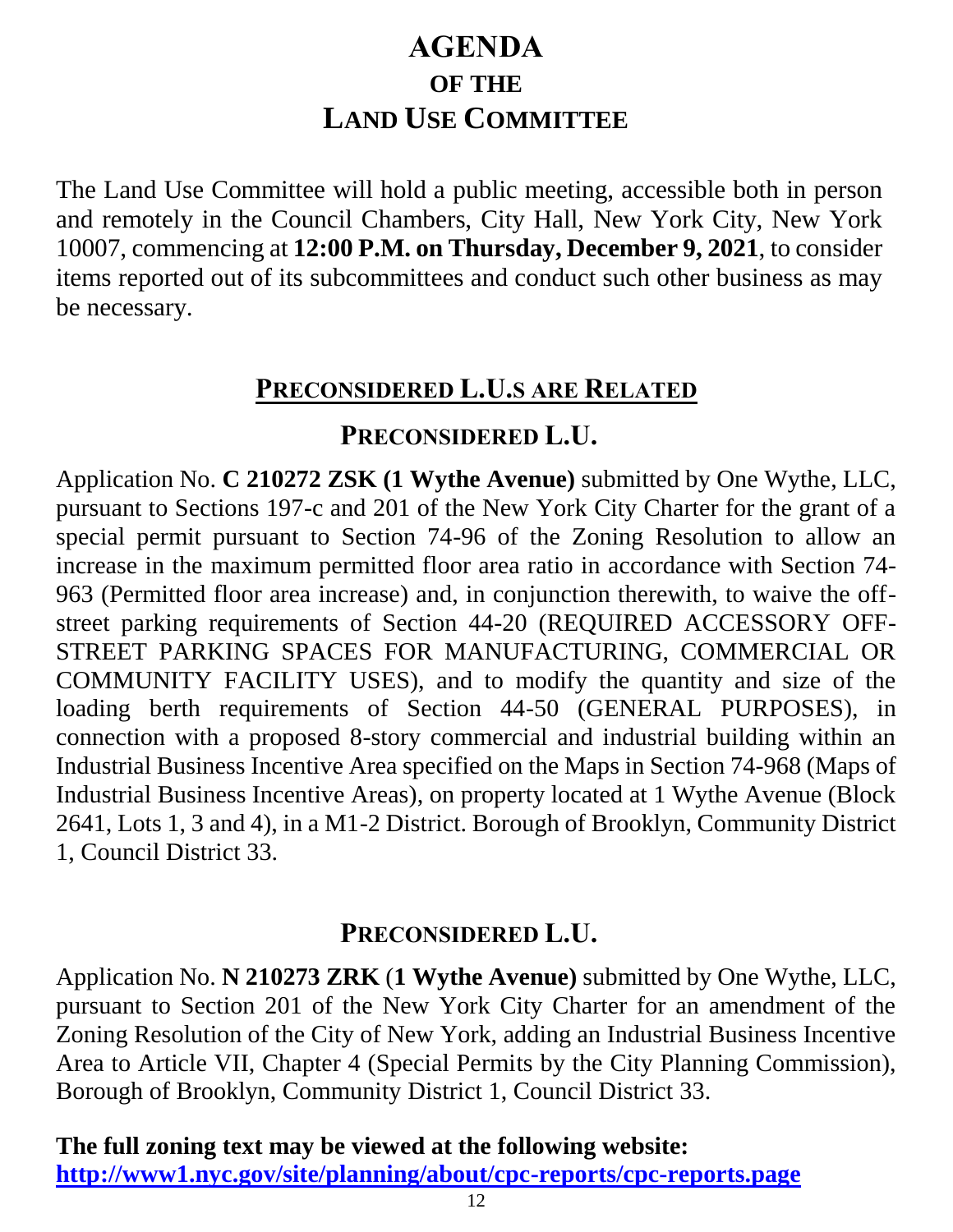# **PRECONSIDERED L.U.**

Application No. **20225010 RSY** (**CONEY ISLAND AMUSEMENT PARK PROJECT PLAN - THIRD AMENDMENT TO THE SPECIAL PROCESS AGREEMENT**) Third Amendment to agreement for special process to amend Paragraph 5(b) of the Special Process Agreement to change seventeen (17) years to twenty-seven (27) years to promote the development and programming of the lands within the Coney Island Amusement Park for amusement purposes, pursuant to the Coney Island Amusement Park Project Plan "CIAPPP" described in the Special Process Agreement. The expiration date of each of the Interim Leases shall not be later than December 31, 2037.

# **L.U. NOS. 906 AND 907 ARE RELATED**

# **L.U. NO. 906**

Application No. **C 210438(A) ZSM (250 Water Street)** submitted by 250 Seaport District, LLC, pursuant to Sections 197-c and 201 of the New York City Charter and proposed for modification pursuant to Section  $2\n-06(c)(1)$  of the Uniform Land Use Review Procedure for the grant of special permits pursuant to the following sections of the Zoning Resolution, Section  $74-743(a)(1)$  – to allow the distribution of total allowable floor area without regard for zoning lot lines; and Section  $74-743(a)(2)$  – to modify the height and setback requirements of Section 62-341 (Development on land and platforms), Section 35-652 (Maximum height of building and setback regulations), and Section 23-662 (Maximum height of buildings and setback regulations), and the street wall location requirements of Section 35-651 (Street wall location); in connection with a proposed mixed use development on property located at 250 Water Street (Block 98, Lot 1), in a C6-2A District, within a Large-Scale General Development generally bounded by Pearl Street, Peck Slip, Water Street, Beekman Street and its easterly prolongation, the U.S. Pierhead line and John Street and its easterly prolongation (Block 73, p/o Lot 10, p/o Lot 8, Lot 11 & a portion of Marginal Street, Wharf or Place, Block 98, Lot 1, Block 74, p/o Lot 20, and the demapped portions of Fulton Street, Water Street & Front Street), in C4-6, C5-3, and C6-2A Districts, within the Special Lower Manhattan District, Borough of Manhattan, Community District 1, Council District 1.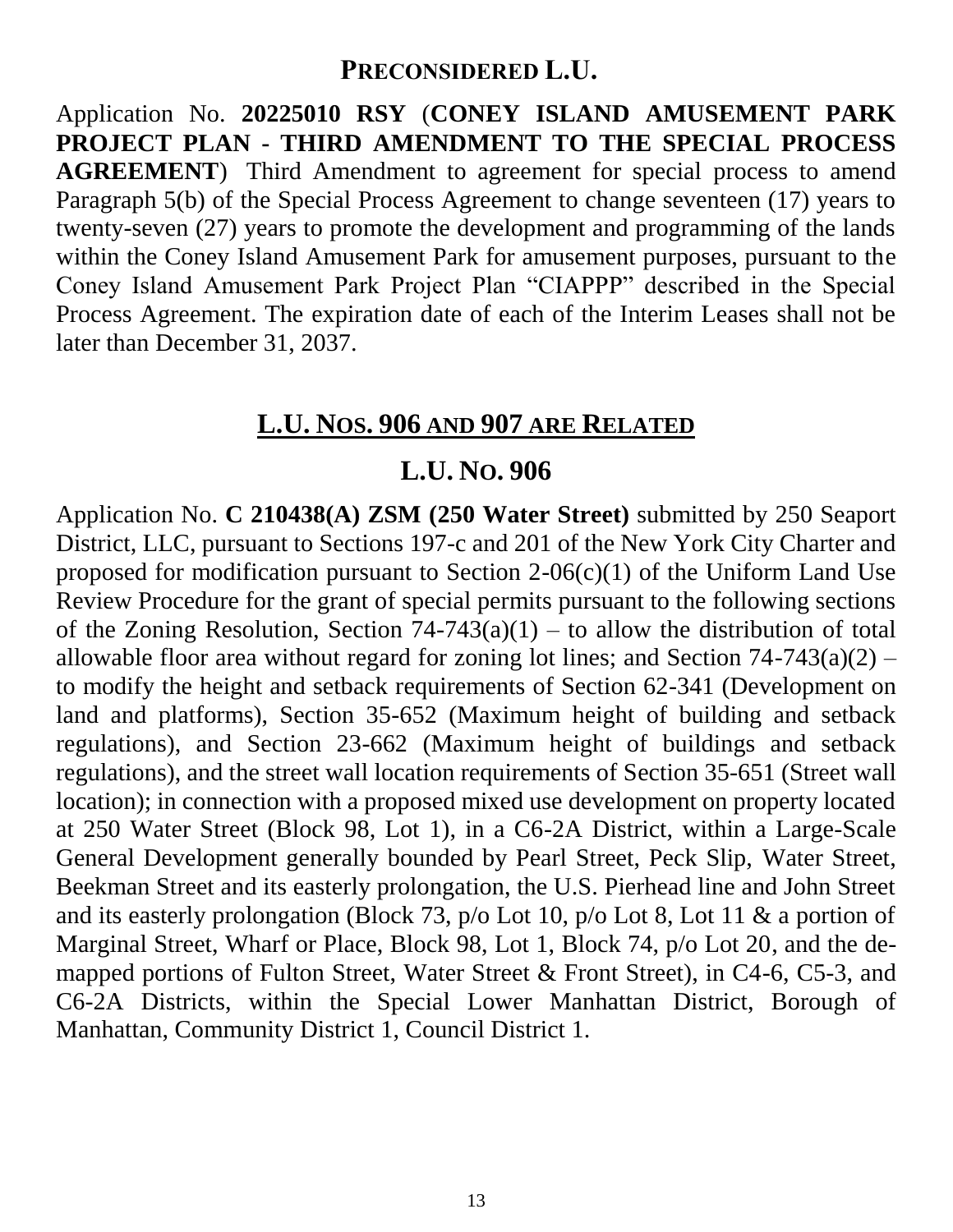Application No. **N 210439 ZRM (250 Water Street)** submitted by 250 Seaport District, LLC, pursuant to Section 201 of the New York City Charter, for an amendment of the Zoning Resolution of the City of New York, modifying the provisions of the South Street Seaport Subdistrict in Article IX Chapter 1 (Special Lower Manhattan District), Borough of Manhattan, Community District 1, Council District 1.

**The full zoning text may be viewed at the following website: <http://www1.nyc.gov/site/planning/about/cpc-reports/cpc-reports.page>**

# **PRECONSIDERED L.U. NOS. 918 AND 919 ARE RELATED**

### **PRECONSIDERED L.U. NO. 918**

Application No. **C 210422 ZMM (SoHo/NoHo Neighborhood Plan)** submitted by New York City Department of City Planning, pursuant to Sections 197-c and 201 of the New York City Charter for an amendment of the Zoning Map, Section Nos.12a & 12c, by changing from an M1-5A District to an M1-5/R7X District, changing from an M1-5B District to an M1-5/R7X District, changing from an M1-5A District to an M1-5/R9X District, changing from an M1-5B District to an M1-5/R9X District, changing from an M1-5A District to an M1-6/R10 District, changing from an M1-5B District to an M1-6/R10 District, and establishing a Special SoHo-NoHo Mixed Use District (SNX), Borough of Manhattan, Community District 2, Council Districts 1 and 2.

### **PRECONSIDERED L.U. NO. 919**

Application No. **N 210423 ZRM (SoHo/NoHo Neighborhood Plan)** submitted by New York City Department of City Planning, pursuant to Section 201 of the New York City Charter, for an amendment of the Zoning Resolution of the City of New York establishing the Special SoHo-NoHo Mixed Use District (Article XIV, Chapter 3), and modifying APPENDIX F for the purpose of establishing a Mandatory Inclusionary Housing area and other related Sections, Borough of Manhattan, Community District 2, Council Districts 1 and 2.

### **The full zoning text may be viewed at the following website:**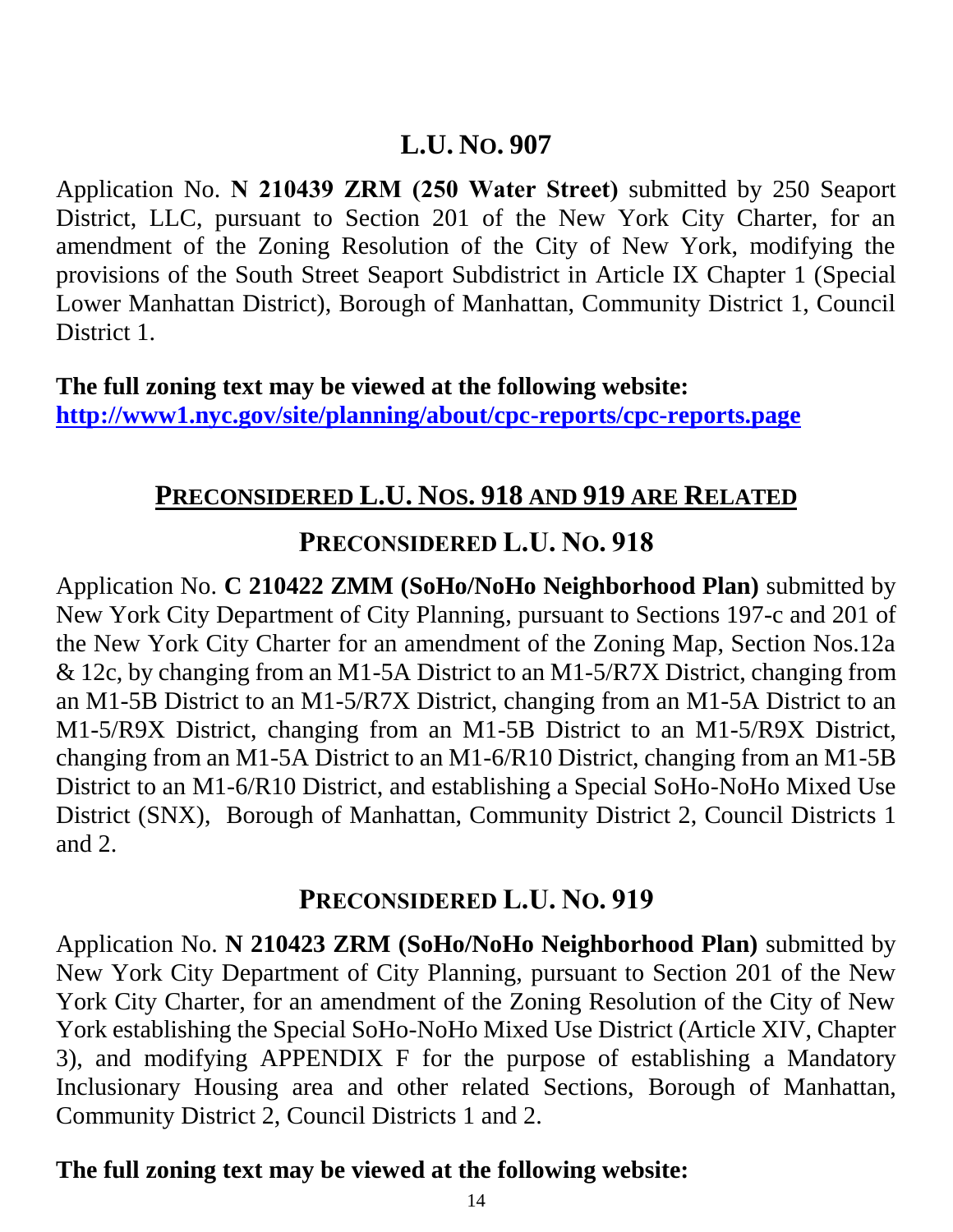**<http://www1.nyc.gov/site/planning/about/cpc-reports/cpc-reports.page>**

# **L.U. NO. 922**

Application No. **20225007 HAK** (**Bed-Stuy East and Weeksville Mosaic)**  submitted by the New York City Department of Housing Preservation and Development, requesting the waiver of the designation requirements of Section 693 of the General Municipal Law and Sections 197-c and 197-d of the Charter pursuant to Section 694 of the General Municipal Law, approval of an Urban Developmet Action Area Project pursuant to Section 694 of the General Municipal Law, and approval of an exemption from real property located at Block 1363, Lots 7 and 60; Block 1433, Lot 19; Block 1451, Lot 40; Block 1464, Lot 79; Block 1474, Lot 65; Block 1514, Lot 59; Block 1519, Lot 63; Block 1524, Lot 43; Block 1531, Lot 65; Block 1561, Lot 9; Block 1668, Lot 48; Block 1769, Lot 56; Block 3511, Lot 64, Borough of Brooklyn, Community Districts 3, 8, and 16, Council Districts 36 and 41.

# **L.U. NO. 923**

Application No. **N 210382 ZRY (Health and Fitness Citywide Text Amendment)** submitted by New York City Department of City Planning, pursuant to Section 201 of the New York City Charter, for an amendment of the Zoning Resolution of the City of New York, to allow gymnasiums, spas, and other health- and fitness-related uses as-of-right, Citywide.

**The full zoning text may be viewed at the following website: <http://www1.nyc.gov/site/planning/about/cpc-reports/cpc-reports.page>**

# **L.U. NO. 924**

Application No. **N 210380 ZRY (Fresh II Zoning Text Amendment)** submitted by the Department of City Planning, pursuant to Section 201 of the New York City Charter, for an amendment of the Zoning Resolution of the City of New York, to modify Article VI, Chapter 3 (Special Regulations Applying to FRESH Food Stores) and related Sections, to expand areas in which the program is applicable and to update various requirements, Citywide.

**The full zoning text may be viewed at the following website: <http://www1.nyc.gov/site/planning/about/cpc-reports/cpc-reports.page>**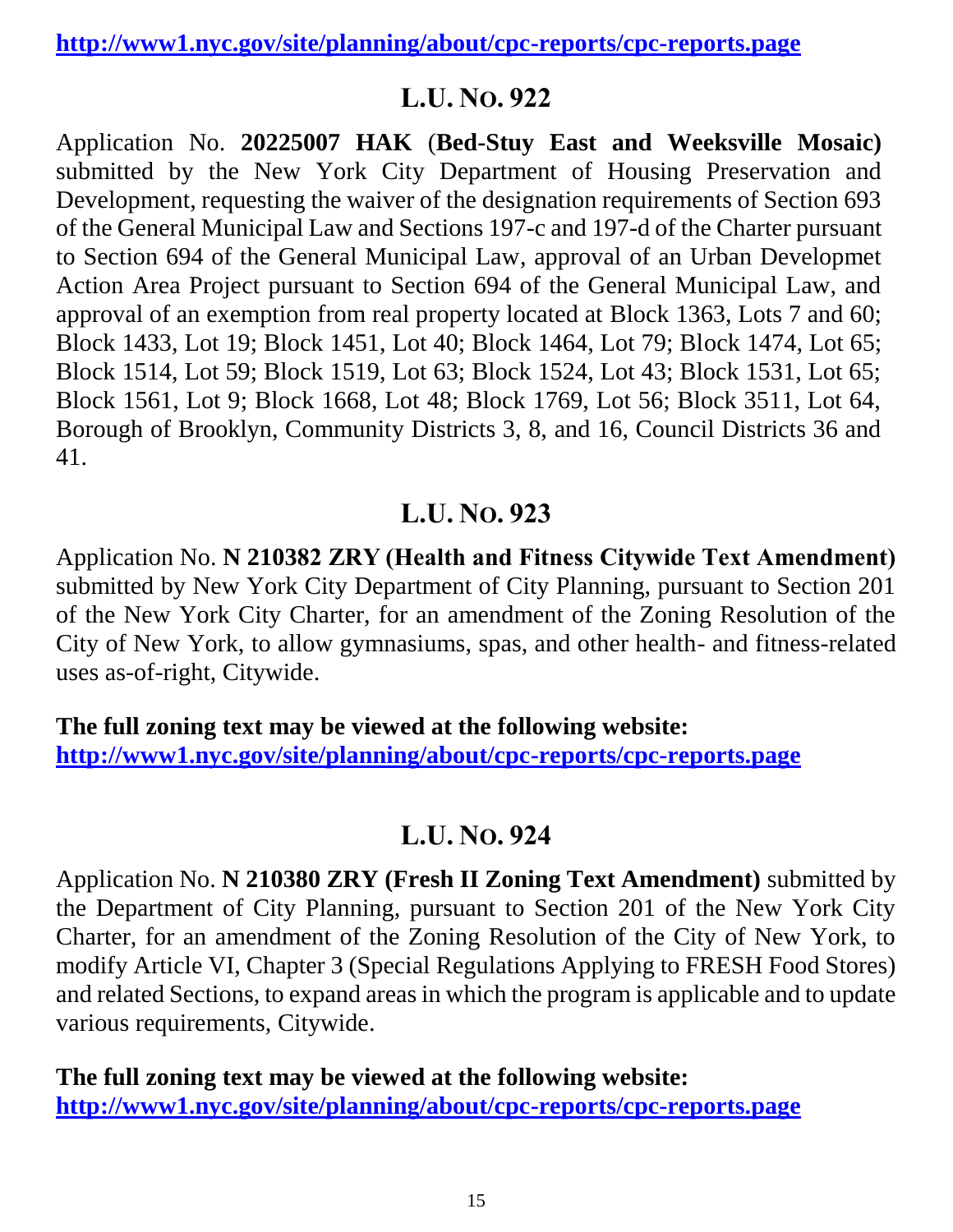# **PRECONSIDERED L.U. NOS. 929, 930 AND L.U. NOS. 932 THROUGH 936 ARE RELATED**

### **PRECONSIDERED L.U. NO. 929**

Application No. **C 220062 ZMK (River Ring)** submitted by River Street Partners, LLC, pursuant to Sections 197-c and 201 of the New York City Charter for an amendment of the Zoning Map, Section No. 12c, changing from an M3-1 District to a C6-2 District and changing from an M3-1 District to an M1-4 District, Borough of Brooklyn, Community District 1, Council District 33.

### **PRECONSIDERED L.U. NO. 930**

Application No. **N 220063 ZRK (River Ring)** submitted by River Street Partners, LLC, pursuant to Section 201 of the New York City Charter, for an amendment of the Zoning Resolution of the City of New York modifying Article VII, Chapter 4 (Special Permits by the City Planning Commission) for the purpose of modifying Large-scale General Development provisions, and modifying APPENDIX F, for the purpose of establishing a Mandatory Inclusionary Housing area, Borough of Brooklyn, Community District 1, Council District 33.

**The full zoning text may be viewed at the following website: <http://www1.nyc.gov/site/planning/about/cpc-reports/cpc-reports.page>**

# **L.U. NO. 932**

Application No. **C 220061 MLK (River Ring)** submitted by River Street Partners, LLC, pursuant to Section 197-c of the New York City Charter for a landfill of approximately 6,230 square feet located in the East River, in connection with a proposed mixed-use development, within a large-scale general development, on property generally bounded by North 3rd Street, River Street, North 1st Street, a line 200 feet northwesterly of River Street, Grand Ferry Park, and the U.S. Pierhead Line (Block 2355, Lots 1 and 20; Block 2361, Lots 1, 20 and 21; and Block 2376, Lot 50; and the demapped portions of Metropolitan Avenue and North 1st Street), in C6-2 District, Borough of Brooklyn, Community District 1, Council District 33.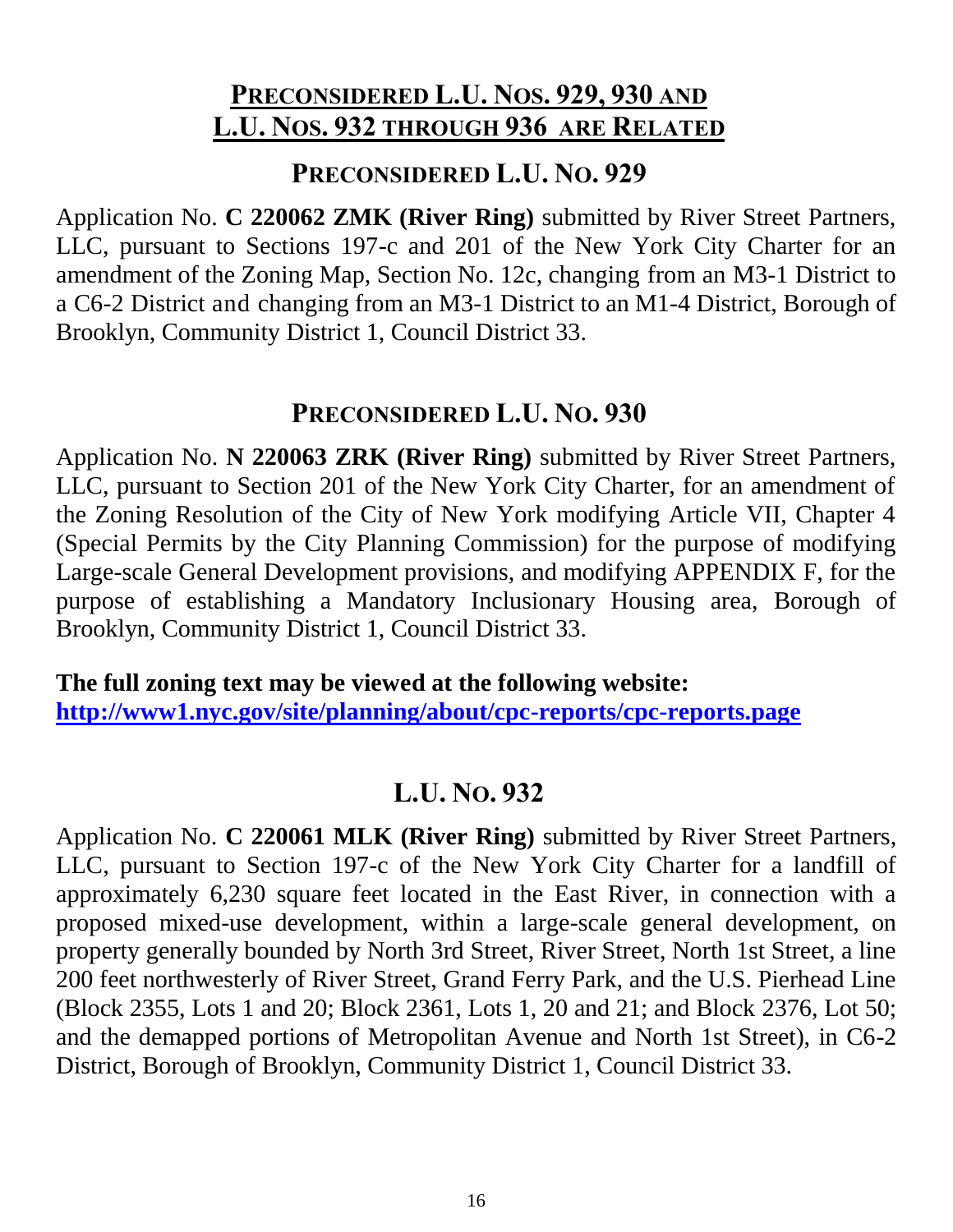Application No. **C 220064 ZSK (River Ring)** submitted by River Street Partners, LLC, pursuant to Sections 197-c and 201 of the New York City Charter for, for the grant of special permits pursuant Zoning Resolution Section 74-743(a)(2) to modify the height and setback, floor area distribution, maximum residential tower size, and maximum width of building walls facing a shoreline requirements of Section 62-341 (Developments on land and platforms); and Section 74-743(a)(13) to allow existing land projecting seaward of the bulkhead line to be replaced or reconstructed with new platforms and such platform be included as part of the upland lot, to allow such new piers and platforms to be considered lot area for the purposes of determining allowable floor area, dwelling units, and other bulk regulations of Section 62-31(b)  $\&$  (c) (Bulk Computations on Waterfront Zoning Lots), and to waive the requirements of Sections 62-242 (Uses on new piers and platforms), 62-54 (Requirements for Public Access on Piers, and Section 62-63 (Design Requirements for Public Access on Piers and Floating Structures), in connection with a proposed mixed-use development, within a large-scale general development on property generally bounded by North 3rd Street, River Street, North 1st Street, a line 200 feet northwesterly of River Street, Grand Ferry Park, and the U.S. Pierhead Line (Block 2355, Lots 1 and 20; Block 2361, Lots 1, 20 and 21; and Block 2376, Lot 50; and the demapped portions of Metropolitan Avenue and North 1st Street), in a C6-2 District, Borough of Brooklyn, Community District 1, Council District 33.

#### **L.U. NO. 934**

Application No. **N 220065 ZAK (River Ring)** submitted by River Street Partners, LLC, for the grant of an authorization pursuant to Sections 62-822(a) and 62-132 of the Zoning Resolution to modify the requirements of Section 62-332 (Rear yards and waterfront yards) and Section 62-50 (GENERAL REQUIREMENTS FOR VISUAL CORRIDORS AND WATERFRONT PUBLIC ACCESS AREAS), in connection with a mixed-use development, within a large-scale general development, on property generally bounded by North 3rd Street, River Street, North 1st Street, a line 200 feet northwesterly of River Street, Grand Ferry Park, and the U.S. Pierhead Line (Block 2355, Lots 1 and 20; Block 2361, Lots 1, 20 and 21; and Block 2376, Lot 50; and the demapped portions of Metropolitan Avenue and North 1st Street), in a C6-2 District, Borough of Brooklyn, Community District 1, Council District 33.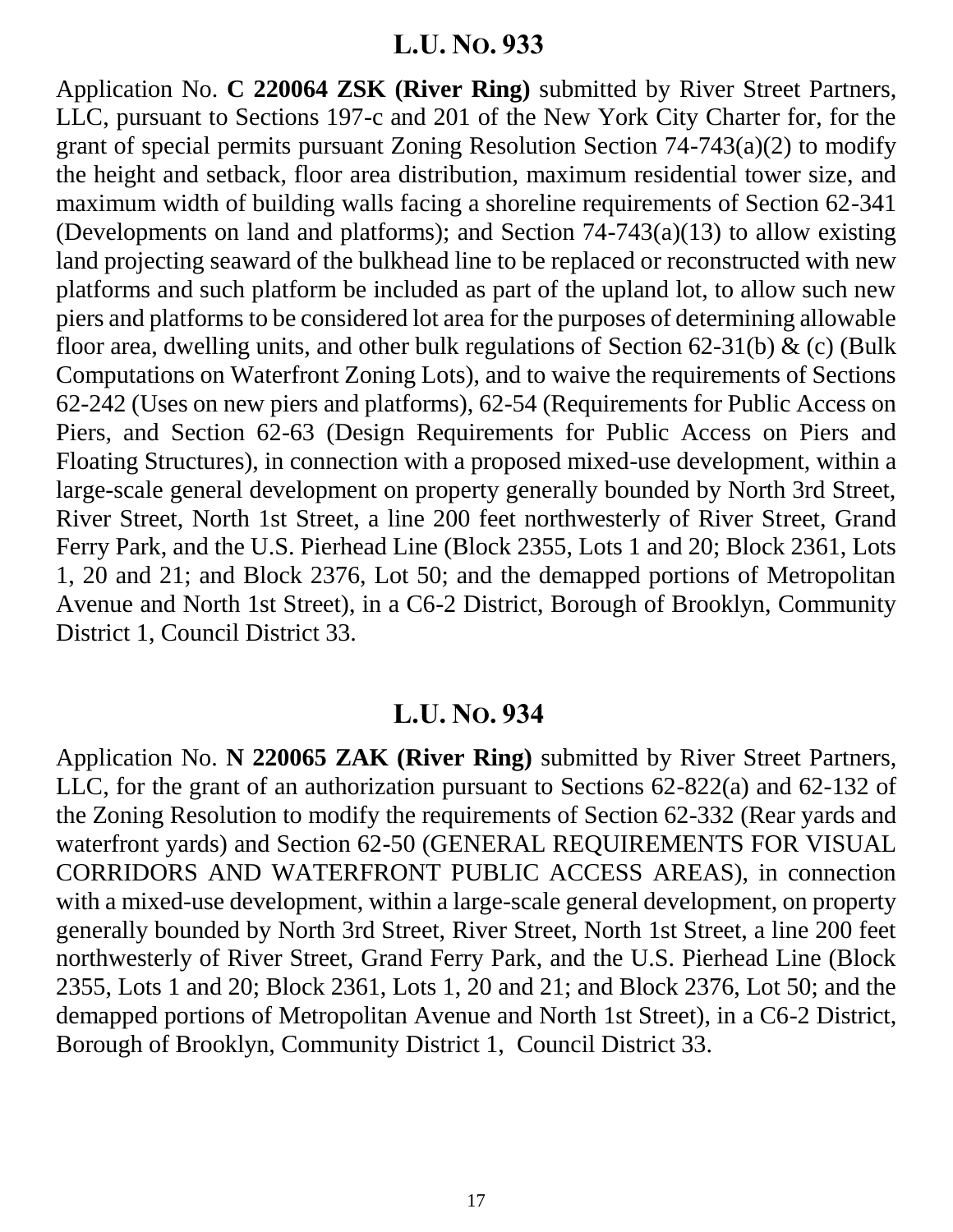Application No. **C 220070 ZSK (River Ring)** submitted by River Street Partners, LLC, pursuant to Sections 197-c and 201 of the New York City Charter for the grant of a special permit pursuant to Section 74-533 of the Zoning Resolution to reduce the number of required accessory off-street parking spaces from 40 percent to 20 percent, for dwelling units in a development within a Transit Zone, that includes at least 20 percent of all dwelling units as income-restricted housing units, in connection with a proposed mixed-use development, within a large-scale general development, on property generally bounded by North 3rd Street, River Street, North 1st Street, a line 200 feet northwesterly of River Street, Grand Ferry Park, and the U.S. Pierhead Line (Block 2355, Lots 1 and 20; Block 2361, Lots 1, 20 and 21; and Block 2376, Lot 50; and the demapped portions of Metropolitan Avenue and North 1st Street), in C6-2 District, Borough of Brooklyn, Community District 1, Council District 33.

### **L.U. NO. 936**

Application No. **C 210425 MMK (River Ring)** submitted by River Street Partners, LLC, pursuant to Sections 197-c and 199 of the New York City Charter and Section 5-430 et seq. of the New York City Administrative Code for an amendment to the City Map involving the elimination, discontinuance and closing of Metropolitan Avenue between River Street and the United States Pierhead Line, the elimination, discontinuance and closing of a portion of North 1st Street from a point 200 feet west of River Street and the United States Pierhead Line, and the adjustment of grades and block dimensions necessitated thereby, including authorization for any acquisition or disposition of real property related thereto, Borough of Brooklyn, Community District 1, Council District 33.